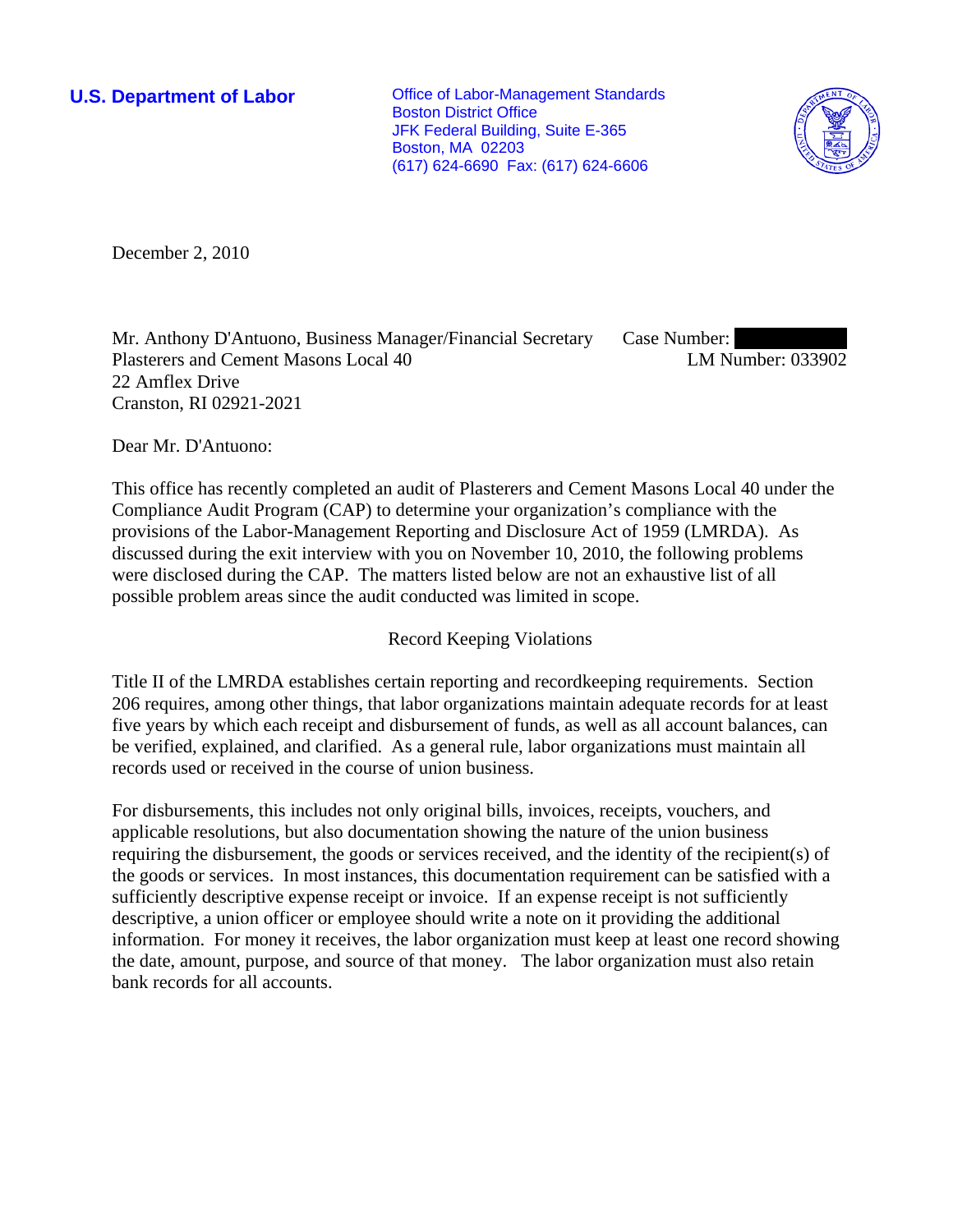The audit of Local 40's 2009 records revealed the following recordkeeping violations:

1. General Reimbursed Expenses

Local 40 did not retain adequate documentation for reimbursed expenses incurred by Anthony D'Antuono and Richard D'Antuono totaling at least \$815. For example, A payment of \$270 was made to Anthony D'Antuono as a reimbursement payment for an automobile that he rented. A credit card statement that showed the rental car payment was included in the union's records, but an original receipt was missing. In addition to this, \$165 of reimbursed expense payments to Richard D'Antuono for meals and taxi fares while on union travel in Washington D.C. lacked appropriate receipt documentation.

As noted above, labor organizations must retain original receipts, bills, and vouchers for all disbursements. The president and treasurer (or corresponding principal officers) of your union, who are required to sign your union's LM report, are responsible for properly maintaining union records.

2. Lost Wages

Local 40 did not retain adequate documentation for lost wage reimbursement payments to union officers totaling at least \$1,190. The union must maintain records in support of lost wage claims that identify each date lost wages were incurred, the number of hours lost on each date, the applicable rate of pay, and a description of the union business conducted. The OLMS audit found that Local 40 retained check copies that indicated the description of the union business conducted, but did not show the hours, dates, and rate of pay for these disbursements.

During the exit interview, I provided a sample of an expense voucher Local 40 may use to satisfy this requirement. The sample identifies the type of information and documentation that the local must maintain for lost wages and other officer expenses.

Based on your assurance that Local 40 will retain adequate documentation in the future, OLMS will take no further enforcement action at this time regarding the above violations.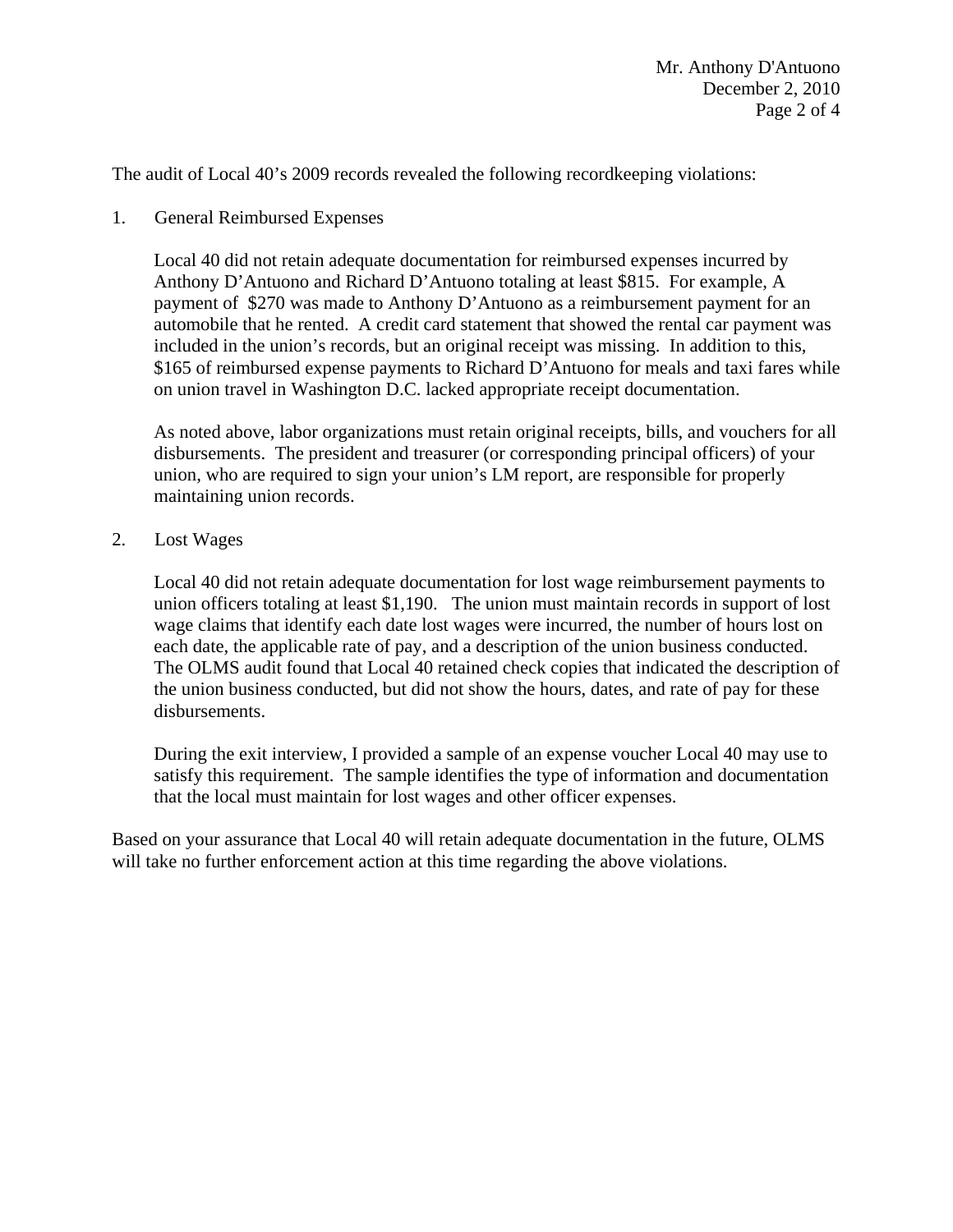## Reporting Violations

The audit disclosed a violation of LMRDA Section 201(b), which requires labor organizations to file annual financial reports accurately disclosing their financial condition and operations. The Labor Organization Annual Report LM-3 filed by Local 40 for the fiscal year ended 06/30/09, was deficient in the following areas:

1. Acquire/Dispose of Property

Item 13 LM-3 (During the reporting period did your organization acquire or dispose of any assets in any manner other than by purchase or sale?) should have been answered, "Yes," because the union gave away jackets totaling more than \$2,683 during the year. The union must identify the type and value of any property received or given away in the additional information section of the LM report along with the identity of the recipient(s) or donor(s) of such property. The union does not have to itemize every recipient of such giveaways by name. The union can describe the recipients by broad categories if appropriate such as "members" or "new retirees." In addition, the union must report the cost, book value, and trade-in allowance for assets that it traded in.

2. Disbursements to Officers (LM-3)

Local 40 did not include some lost time salary payments to officers totaling at least \$1,140 in the amounts reported Item 24 column D (All Officers and Disbursements to Officers). It appears the union erroneously reported these payments in Item 24 column E.

The union must report most direct disbursements to Local 40 officers and some indirect disbursements made on behalf of its officers in Item 24. A "direct disbursement" to an officer is a payment made to an officer in the form of cash, property, goods, services, or other things of value. See the instructions for Item 24 for a discussion of certain direct disbursements to officers that do not have to be reported in Item 24. An "indirect disbursement" to an officer is a payment to another party (including a credit card company) for cash, property, goods, services, or other things of value received by or on behalf of an officer. However, indirect disbursements for temporary lodging (such as a union check issued to a hotel) or for transportation by a public carrier (such as an airline) for an officer traveling on union business should be reported in Item 48 (Office and Administrative Expense).

I am not requiring that Local 40 file an amended LM report for 2009 to correct the deficient items, but Local 40 has agreed to properly report the deficient items on all future reports it files with OLMS.